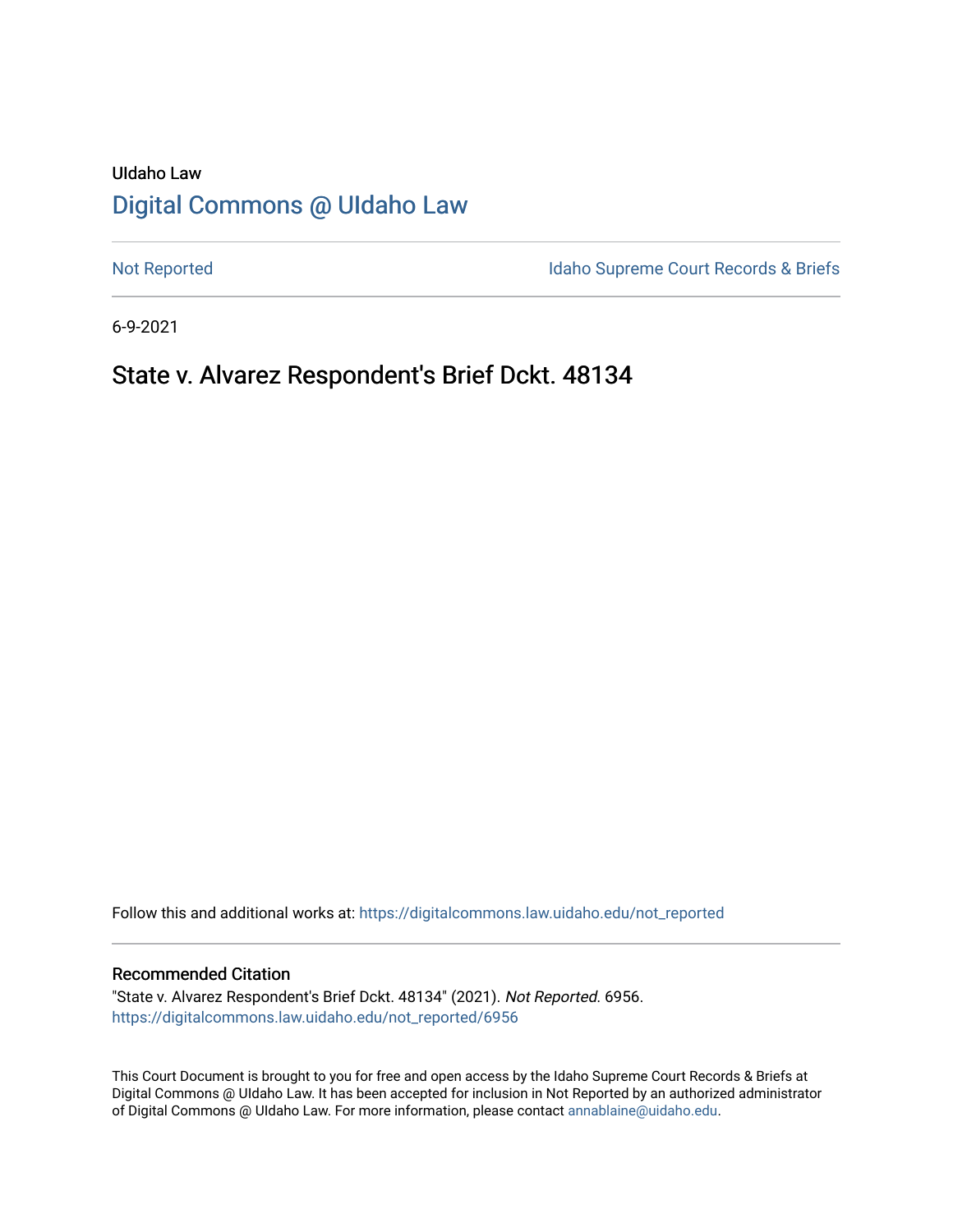Electronically Filed 6/9/2021 12:36 PM Idaho Supreme Court Melanie Gagnepain, Clerk of the Court By: Brad Thies, Deputy Clerk

### **IN THE SUPREME COURT OF THE STATE OF IDAHO**

**) ) ) ) ) ) ) ) ) )**

**STATE OF IDAHO,**

**Plaintiff-Respondent,**

**v.** 

**NICOLE S. ALVAREZ,** 

**Defendant-Appellant.**

**No. 48134-2020** 

**Ada County Case No. CR01-19-34705** 

**BRIEF OF RESPONDENT** \_\_\_\_\_\_\_\_\_\_\_\_\_\_\_\_\_\_\_\_\_\_\_\_

\_\_\_\_\_\_\_\_\_\_\_\_\_\_\_\_\_\_\_\_\_\_\_\_

**APPEAL FROM THE DISTRICT COURT OF THE FOURTH JUDICIAL DISTRICT OF THE STATE OF IDAHO, IN AND FOR THE COUNTY OF ADA**

\_\_\_\_\_\_\_\_\_\_\_\_\_\_\_\_\_\_\_\_\_\_\_\_

**HONORABLE MELISSA MOODY District Judge**

\_\_\_\_\_\_\_\_\_\_\_\_\_\_\_\_\_\_\_\_\_\_\_\_

**LAWRENCE G. WASDEN Attorney General State of Idaho**

**BRIAN P. KANE Chief Deputy**

**KENNETH K. JORGENSEN Deputy Attorney General Criminal Law Division P. O. Box 83720 Boise, Idaho 83720-0010 (208) 334-4534 E-mail: ecf@ag.idaho.gov** 

**ATTORNEYS FOR PLAINTIFF-RESPONDENT** **SALLY J. COOLEY Deputy State Appellate Public Defender 322 E. Front St., Ste. 570 Boise, Idaho 83702 (208) 334-2712 E-mail: documents@sapd.state.id.us** 

**ATTORNEY FOR DEFENDANT-APPELLANT**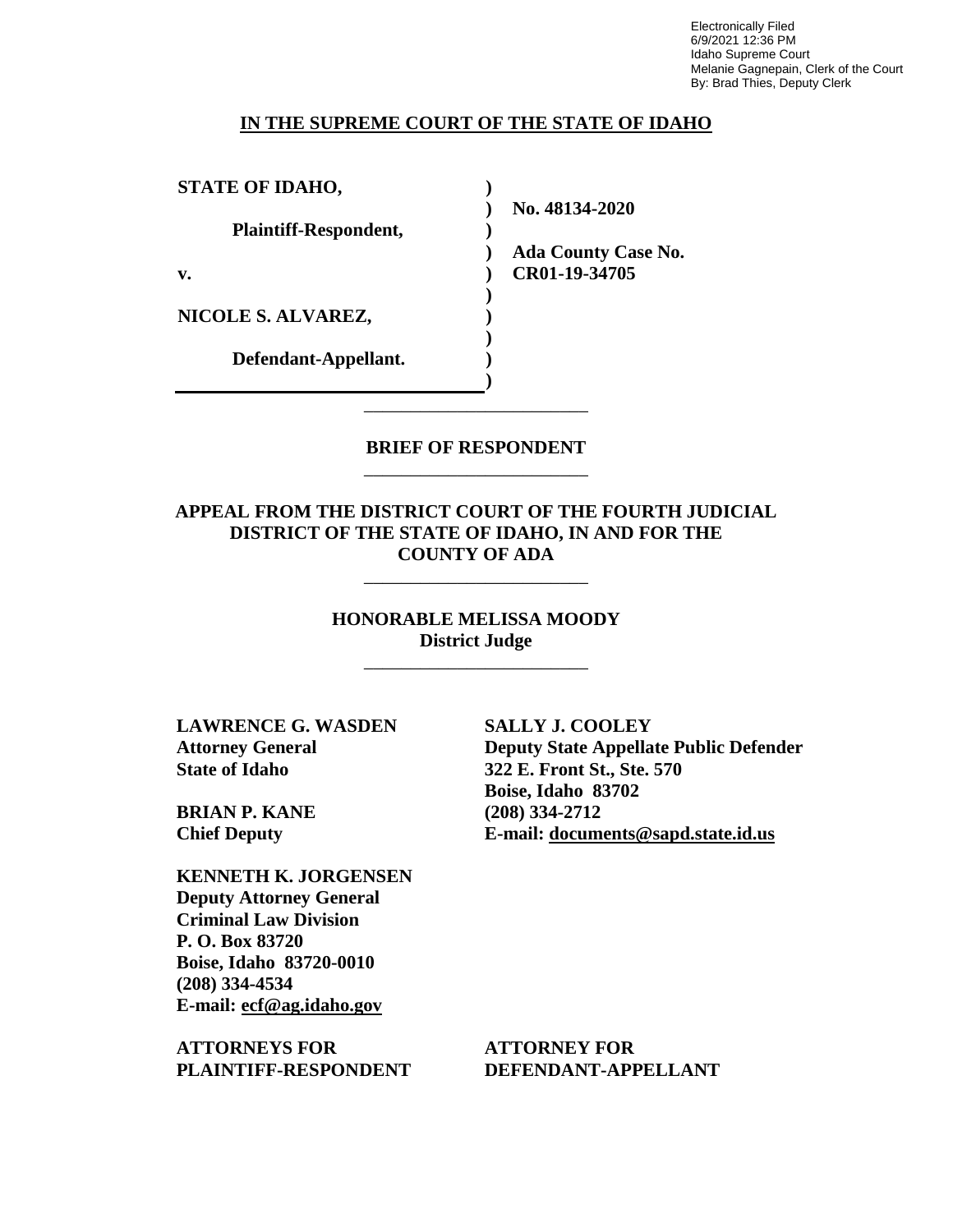# **TABLE OF CONTENTS**

| $\mathbf{I}$ . | Alvarez Has Failed To Show That The Evidence<br>Presented At Trial Was Insufficient To Support The<br>Jury Finding That She Knew Or Had Reason To |  |  |
|----------------|---------------------------------------------------------------------------------------------------------------------------------------------------|--|--|
|                | A.                                                                                                                                                |  |  |
|                | <b>B.</b>                                                                                                                                         |  |  |
|                | $\mathcal{C}$ .                                                                                                                                   |  |  |
| $\Pi$ .        | This Court Should Decline To Consider Alvarez's                                                                                                   |  |  |
|                | A.                                                                                                                                                |  |  |
|                | <b>B.</b>                                                                                                                                         |  |  |
|                | $\mathcal{C}$ .                                                                                                                                   |  |  |
|                |                                                                                                                                                   |  |  |
|                |                                                                                                                                                   |  |  |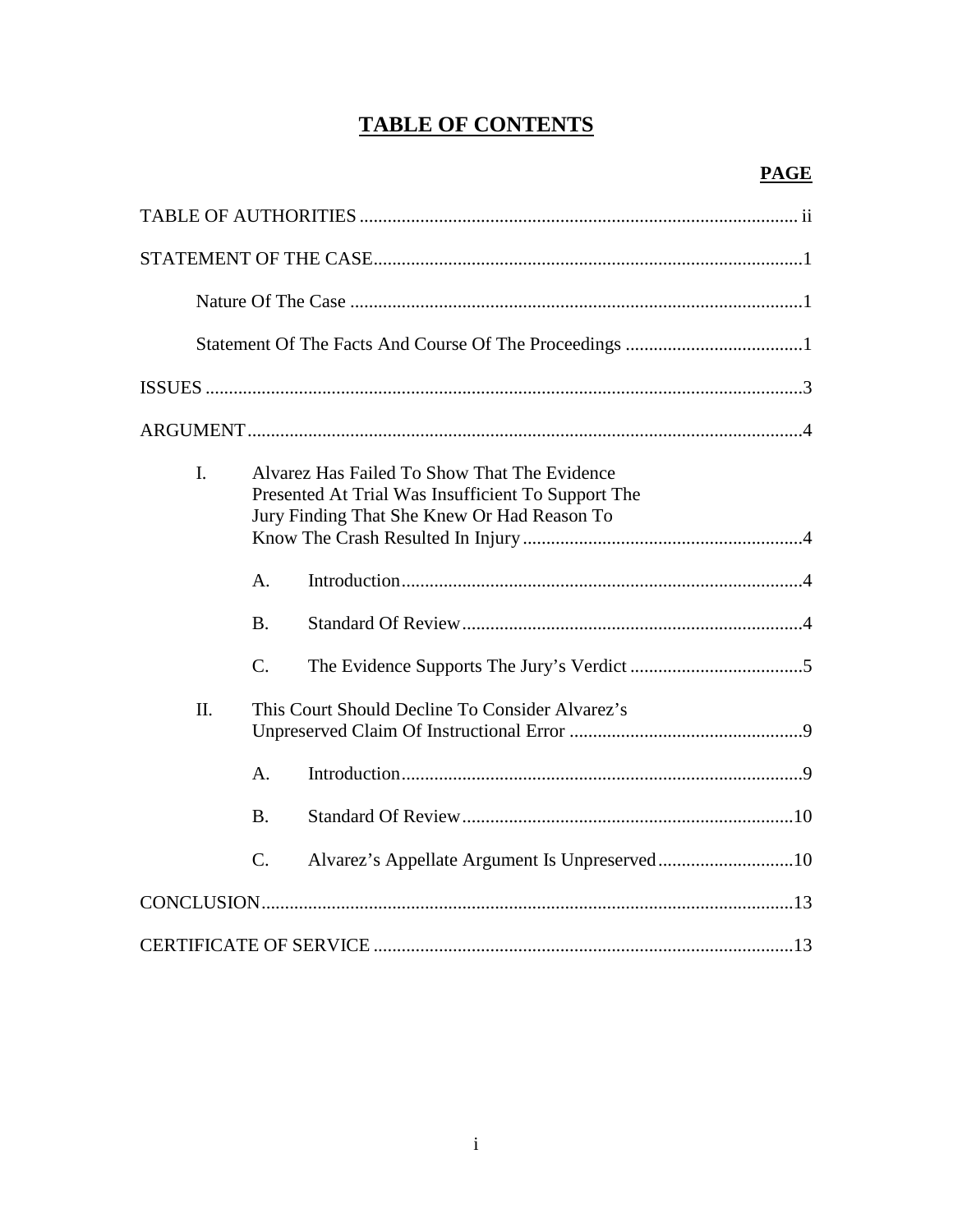# **TABLE OF AUTHORITIES**

| <b>CASES</b>    | <b>PAGE</b> |
|-----------------|-------------|
|                 |             |
|                 |             |
|                 |             |
|                 |             |
|                 |             |
|                 |             |
|                 |             |
|                 |             |
|                 |             |
|                 |             |
|                 |             |
|                 |             |
| <b>STATUTES</b> |             |
|                 |             |
|                 |             |

| <b>RULES</b> |  |
|--------------|--|
|              |  |
|              |  |
|              |  |

|--|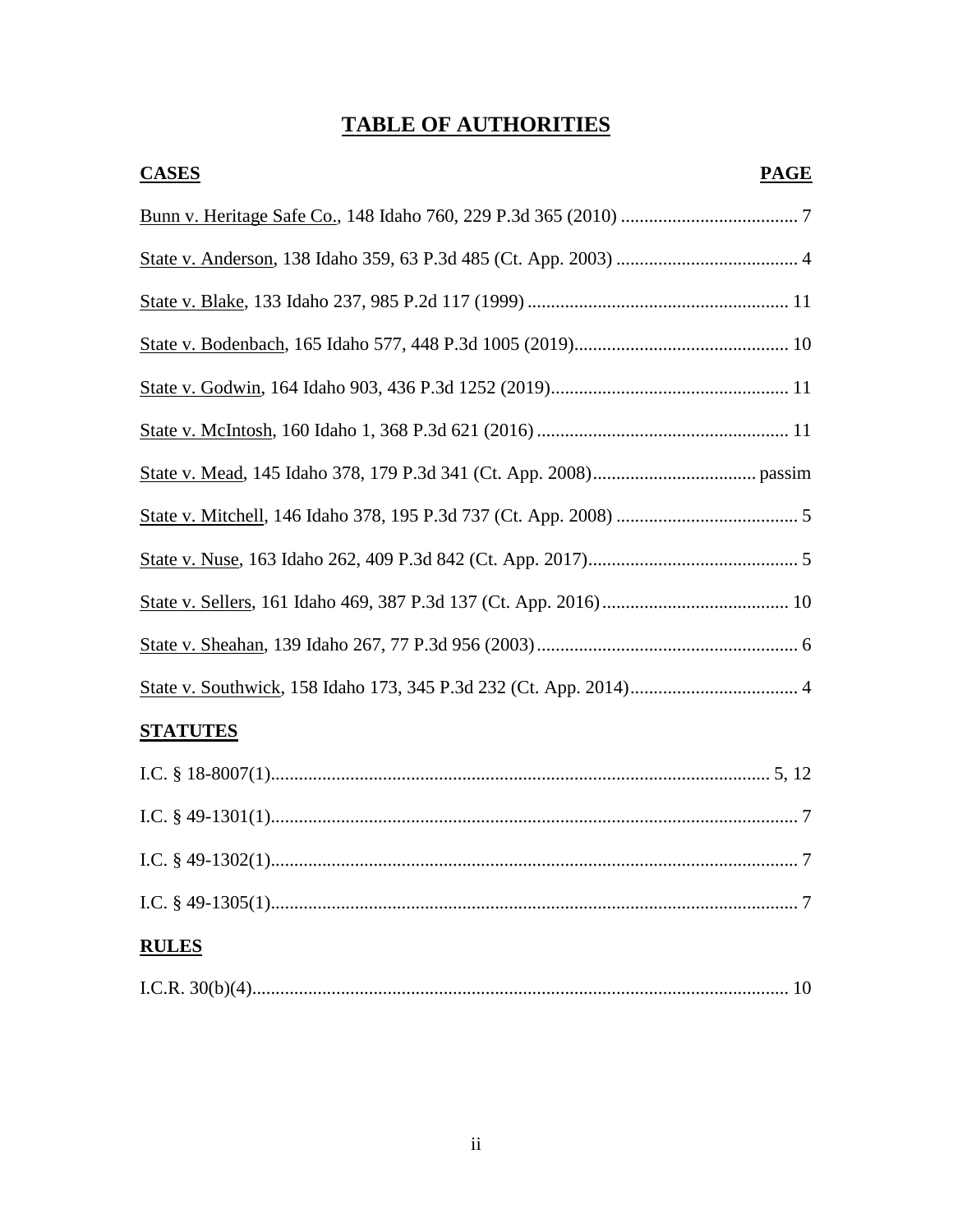### STATEMENT OF THE CASE

### Nature Of The Case

Nicole S. Alvarez appeals from her conviction for leaving the scene of an injury accident.

### Statement Of The Facts And Course Of The Proceedings

The state charged Alvarez with felony leaving the scene of an injury accident, with a persistent violator enhancement, and misdemeanor DUI. (R., pp. 53-54, 80-81.) Prior to trial, the state submitted a requested jury instruction that "[n]o specific degree of injury is required to find the Defendant guilty of Leaving the Scene of an Injury Accident. An injury is defined as any physical harm or damage to a person's body." (Aug., pp. 1-2 (citing State v. Mead, 145 Idaho 378, 179 P.3d 341 (Ct. App. 2008).) The district court gave this instruction. (Aug., p. 15; Tr., p. 51, L. 6 – p. 52, L. 4; p. 330, Ls. 18-22.)

The evidence at trial showed that Alvarez, driving a silver Nissan SUV, struck a grey Chevy Traverse while it was stopped at a traffic light, drove from the scene, and tried to hide from officers. (Tr., p. 177, L. 14 – p. 181, L. 21; p. 263, L. 8 – p. 264, L. 18; p. 288, L. 16 – p. 289, L. 20; p. 290, L. 14 – p. 292, L. 15; p. 305, L. 14 – p. 306, L. 12; p.  $309$ , L.  $17 - p$ .  $311$ , L.  $9$ .) The impact pushed the Traverse "a car length or more" and rendered it "inoperable." (Tr., p. 275, Ls. 18-22; p. 277, L. 17 – p. 278, L. 24; p. 289, L. 18 – p. 290, L. 13; State's Exhibits 7-9.) Alvarez's SUV suffered "pretty severe front end damage." (Tr., p. 182, L. 23 – p. 183, L. 6; p. 185, Ls. 13-17; p. 278, L. 25 – p. 279, L. 15; State's Exhibits 1-4; State's Exhibit 5, 12:30-13:30.)

The driver of the Traverse suffered a whiplash injury causing pain to her neck and head. (Tr., p. 274, L. 14 – p. 275, L. 13; p. 286, L. 22 – p. 288, L. 15; p. 293, L. 14 – p.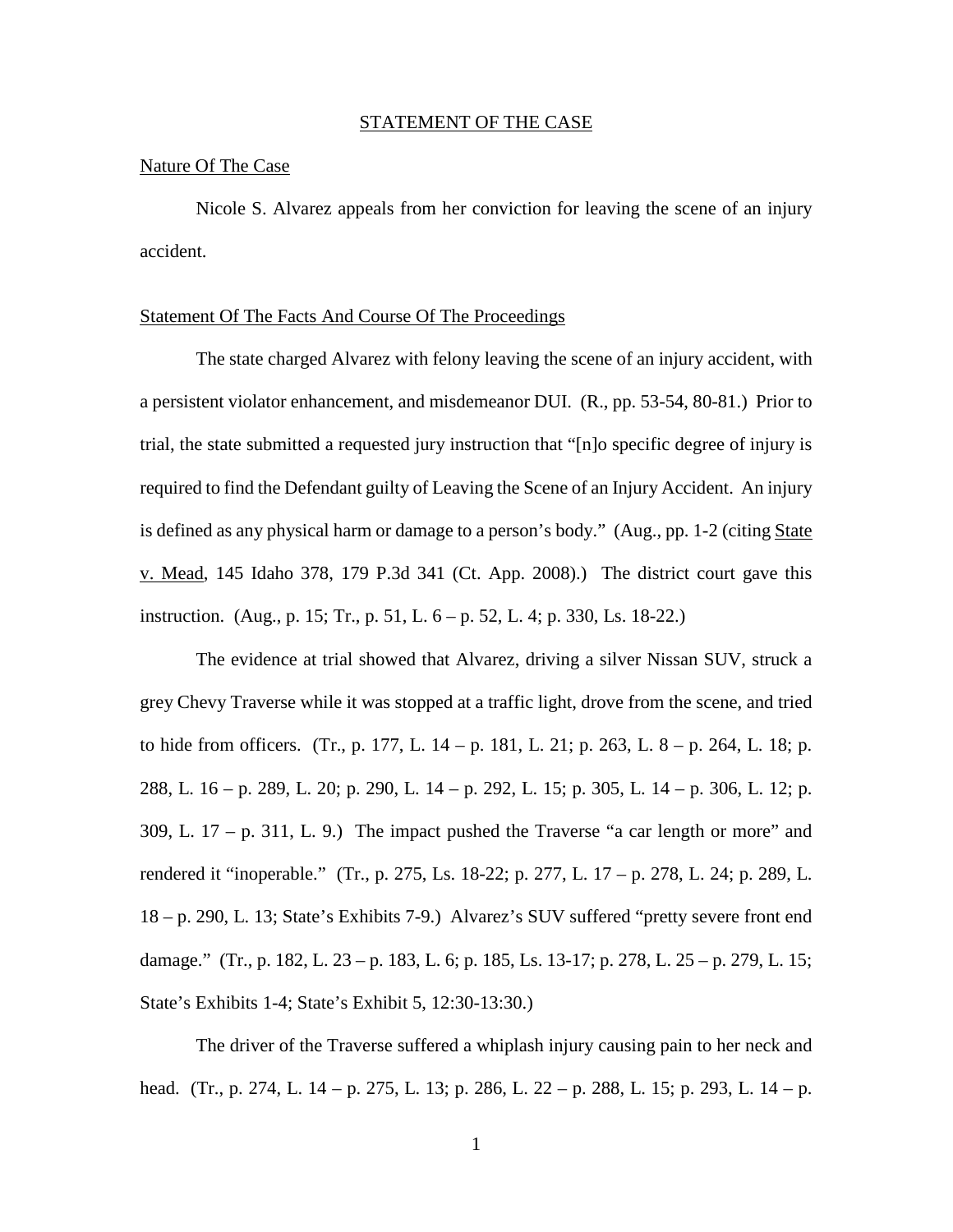295, L. 21.) Another passenger, a girl of ten, also got "hurt," describing that her neck and shoulders "started hurting really bad." (Tr., p. 303, Ls. 7-15; p. 306, L. 13 – p. 307, L. 17.) Another of the passengers, a girl, also suffered a neck injury. (Tr., p. 309, Ls. 1-7; p. 311, L. 10 – p. 312, L. 24.)

Alvarez admitted seeing the damage to her car and the other vehicle and that she was aware there could have been injuries. (Tr., p. 182, Ls. 3-22; p. 185, L.  $25 - p$ . 186, L. 3; State's Exhibit 5, 4:17-6:34.) Alvarez was under the influence of methamphetamine. (Tr., p. 186, L. 4 – p. 196, L. 10; p. 217, L. 19 – p. 218, L. 5; p. 228, L. 17 – p. 234, L. 22.)

The jury found Alvarez guilty of felony leaving the scene of an accident and misdemeanor DUI. (R., pp. 98-99.) Alvarez pled guilty to the persistent violator enhancement. (Tr., p. 376, L.  $12 - p$ . 382, L. 16.) The district court imposed a sentence of ten years with three years determinate for leaving the scene of an injury accident, as enhanced, and 180 days for DUI. (R., pp. 107-10.) Alvarez filed a timely notice of appeal. (R., pp. 112-13.)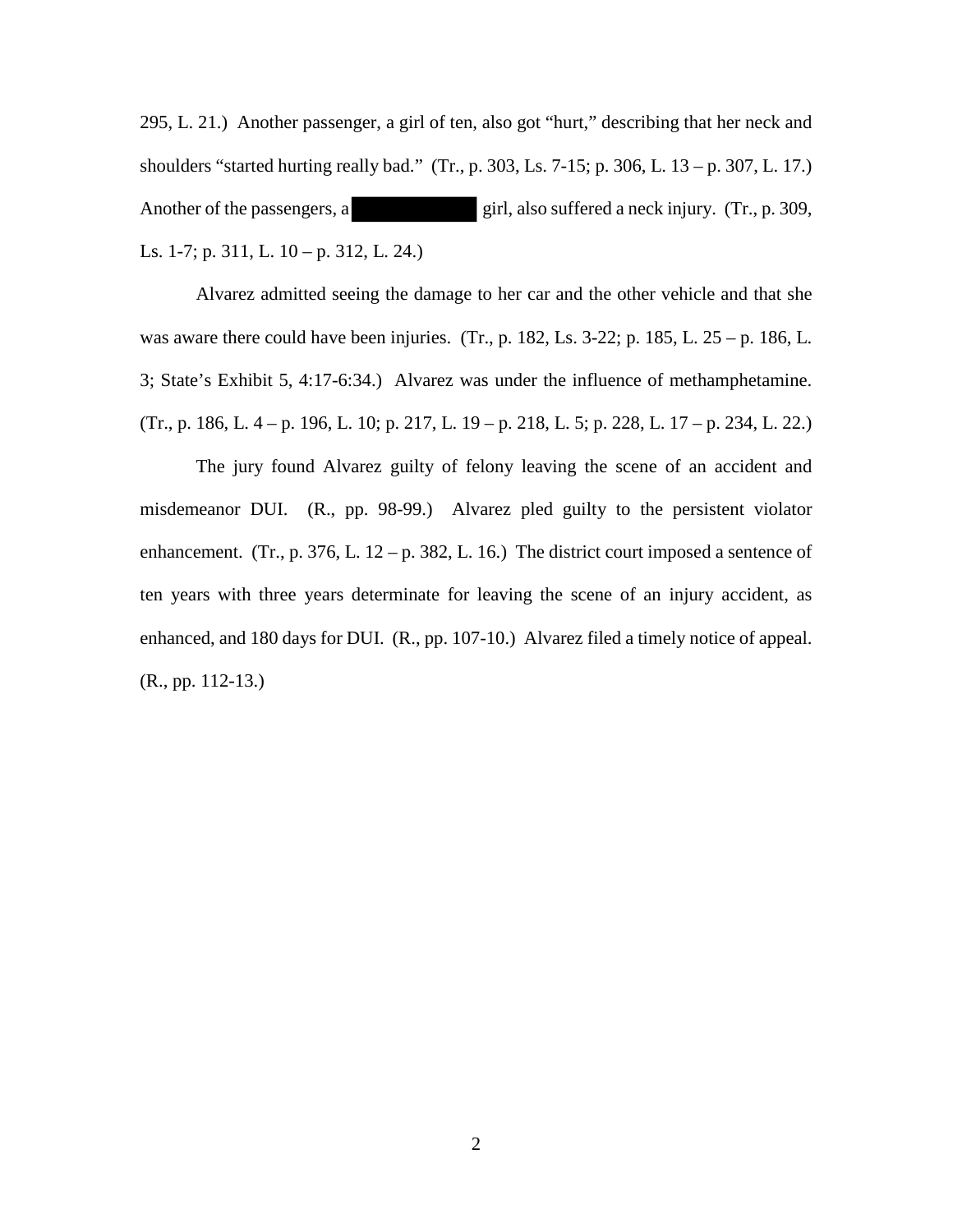# ISSUES

Alvarez states the issues on appeal as:

- I. Was there insufficient evidence to support the jury's verdict finding Ms. Alvarez guilty of leaving the scene of an injury accident?
- II. Was the district court's instruction explaining "injury" an erroneous statement of the law which misled the jury and lowered the State's burden of proof?

(Appellant's brief, p. 5.)

The state rephrases the issues as:

I. The evidence shows that Alvarez crashed into another car with sufficient violence to push that car forward a car length or more, doing substantial damage to both cars. Three occupants of the struck car reported pain in their necks and head and shoulder areas as a result of the accident. Has Alvarez failed to show on appeal that the evidence was insufficient to support the jury finding that she knew or had reason to know the crash resulted in injury?

II. Before the district court, Alvarez's trial counsel specifically stated the state's proposed instruction defining "injury" was not an erroneous statement of the law and was not misleading. Should this Court decline to consider Alvarez's unpreserved claim the instruction was an erroneous statement of the law and was misleading?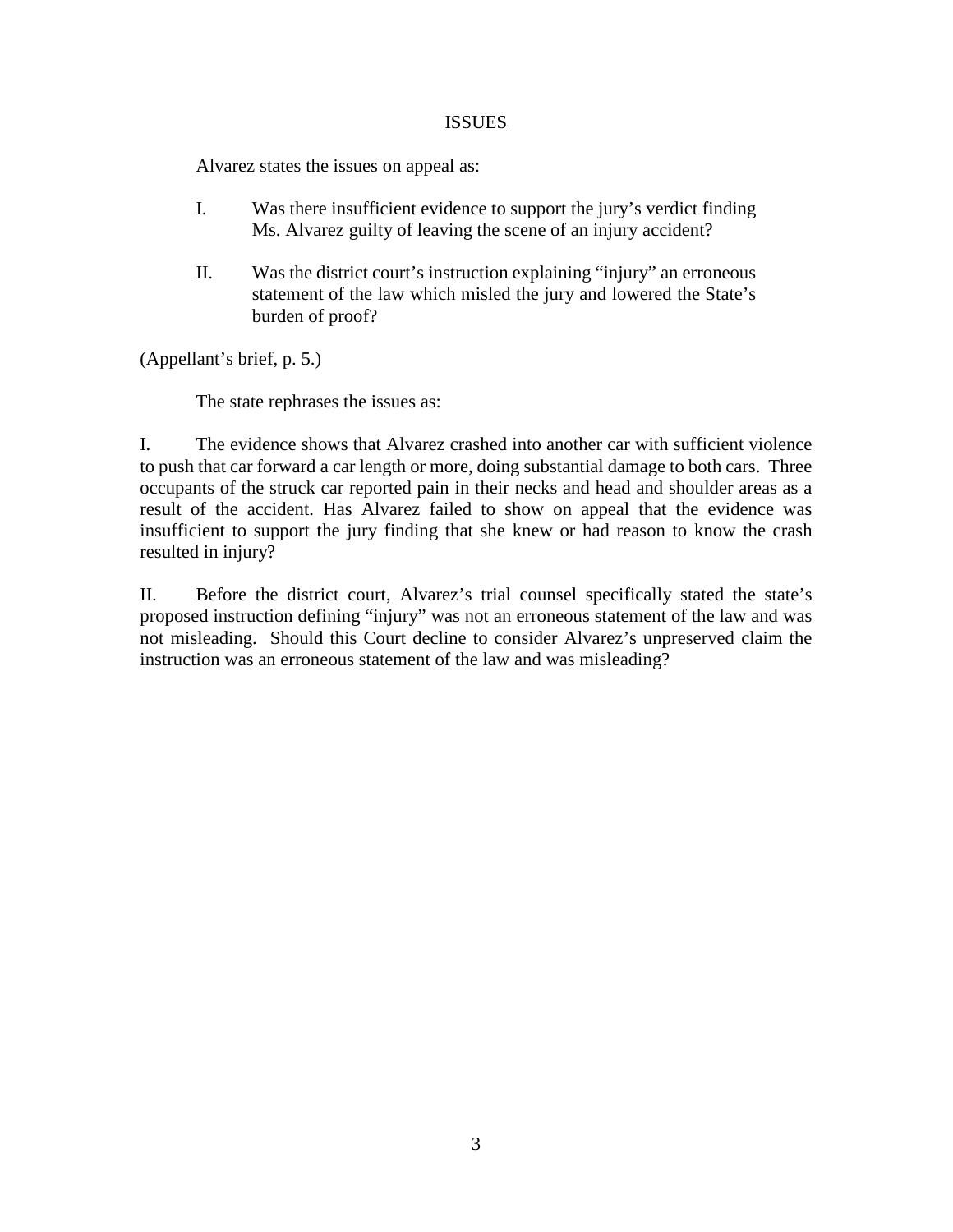#### ARGUMENT

I.

# Alvarez Has Failed To Show That The Evidence Presented At Trial Was Insufficient To Support The Jury Finding That She Knew Or Had Reason To Know The Crash Resulted In Injury

### A. Introduction

The evidence presented at trial showed that Alvarez fled after plowing into the back of another car while it was stopped at a traffic light, pushing it forward a car length or more, damaging both vehicles extensively, and injuring three of the occupants of the other car. Alvarez argues the evidence was insufficient to support her conviction because "pain, standing alone, is not an injury" and "there was insufficient evidence that Ms. Alvarez knew or had reason to know that the occupants were injured" because the victims testified that they first noticed the pain minutes after the crash. (Appellant's brief, p. 6.) Alvarez's arguments are without merit because the victims' testimony about their pain was substantial evidence they were injured, and the circumstances of the crash, along with other evidence such as Alvarez's confession she was aware of the damage to the cars and that there could have been injuries, is substantial evidence supporting the jury's finding that Alvarez knew or had reason to know the crash resulted in injuries.

### B. Standard Of Review

"Appellate review of the sufficiency of the evidence is limited in scope." State v. Anderson, 138 Idaho 359, 363, 63 P.3d 485, 489 (Ct. App. 2003). "A finding of guilt will not be overturned on appeal where there is substantial evidence upon which a reasonable trier of fact could have found that the prosecution sustained its burden of proving the essential elements of a crime beyond a reasonable doubt." State v. Southwick, 158 Idaho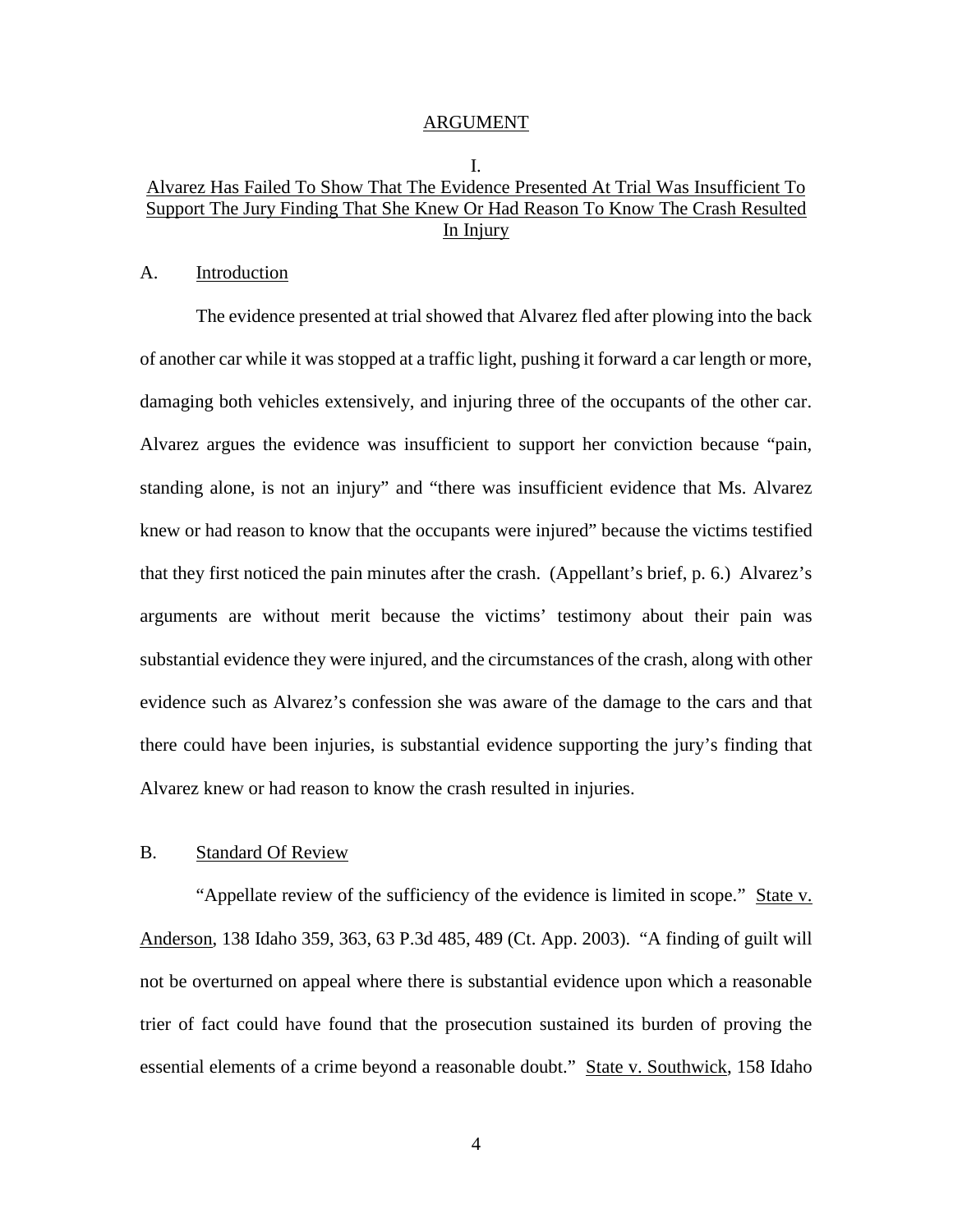173, 177, 345 P.3d 232, 236 (Ct. App. 2014). "We will not substitute our view for that of the jury as to the credibility of the witnesses, the weight to be given to the testimony, and the reasonable inferences to be drawn from the evidence." State v. Mitchell, 146 Idaho 378, 382, 195 P.3d 737, 741 (Ct. App. 2008). "Moreover, we will consider the evidence in the light most favorable to the prosecution." State v. Nuse, 163 Idaho 262, 263, 409 P.3d 842, 843 (Ct. App. 2017).

## C. The Evidence Supports The Jury's Verdict

Any motorist involved in an accident "who knows or has reason to know that said accident has resulted in injury" must "[i]mmediately stop the vehicle at the scene of the accident," "[r]emain at the scene of the accident," "[g]ive his name, address," and other information to the other driver, "exhibit his driver's license," and "[r]ender to any person injured in the accident reasonable assistance." I.C. § 18-8007(1). Evidence of any harm or damage to a person's body is sufficient to prove the element of injury. State v. Mead, 145 Idaho 378, 380-81, 179 P.3d 341, 343-44 (Ct. App. 2008). Thus, the knowledge element is met if a defendant either knew or had reason to know that any harm to a person happened as a result of an automobile accident, regardless of how slight the injury was.

Here the evidence showed that three occupants of the car Alvarez plowed into suffered injury to their necks and head or shoulders. (Tr., p. 274, L.  $14 - p$ . 275, L. 13; p. 286, L. 22 – p. 288, L. 15; p. 293, L. 14 – p. 295, L. 21; p. 309, Ls. 1-7; p. 311, L. 10 – p. 312, L. 24.) That Alvarez knew or had reason to know that the occupants had been injured was proved by evidence that she struck the other car while it was stopped at a stoplight with sufficient force to drive it a car's length or more ahead (Tr., p. 289, L. 18 – p. 290, L. 13); Alvarez's SUV suffered "pretty severe front end damage" as a result of the crash (Tr.,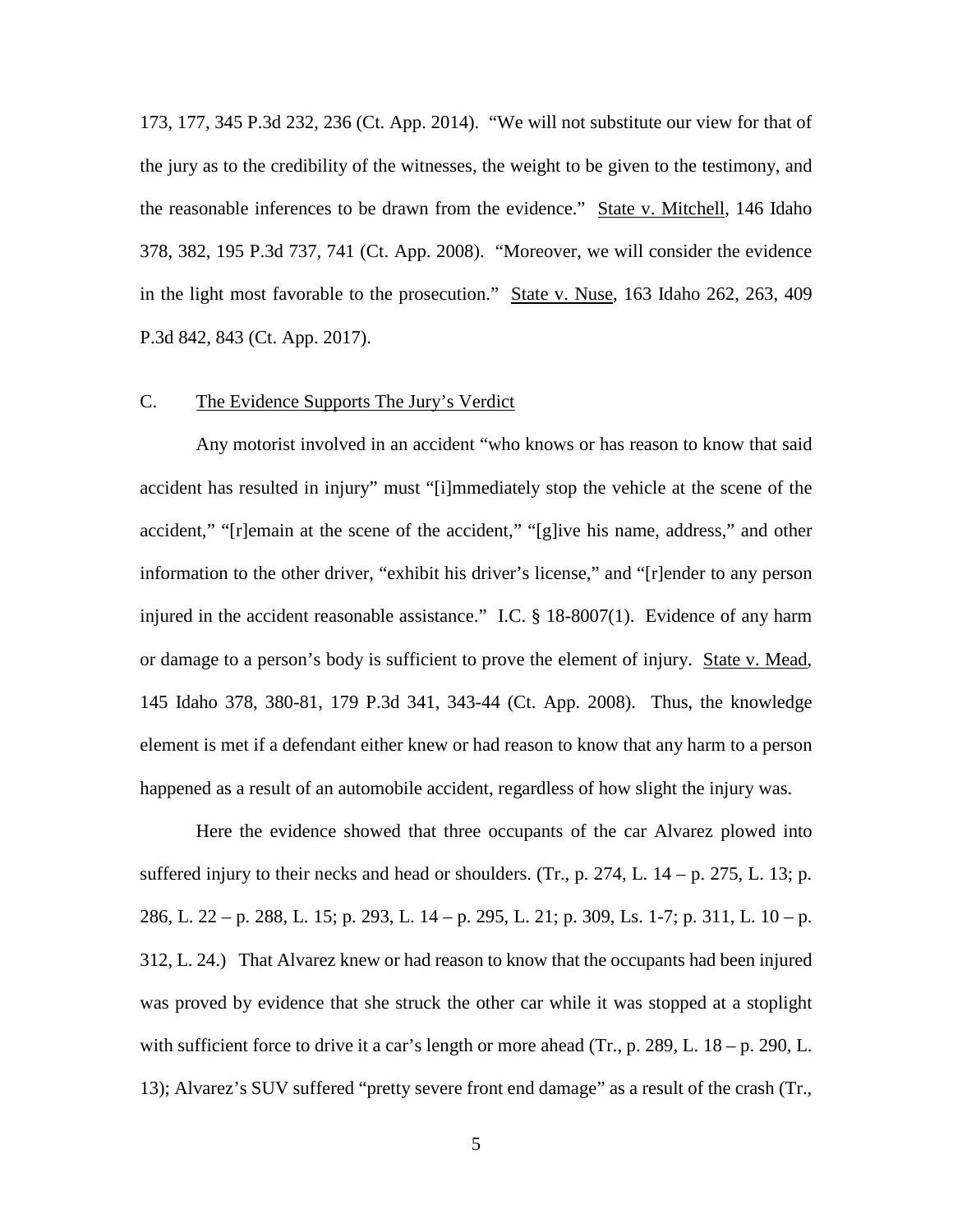p. 182, L. 23 – p. 183, L. 6; p. 185, Ls. 13-17; p. 278, L. 25 – p. 279, L. 15; State's Exhibits 1-4; State's Exhibit 5, 12:30-13:30); the other car was damaged sufficiently that it was rendered "inoperable" (Tr., p. 275, Ls. 18-22; p. 277, L. 17 – p. 278, L. 24; State's Exhibits 7-9); and Alvarez admitted seeing the damage to both cars and that "she thought there could have been injuries at the crash" (Tr., p. 182, Ls. 3-22; p. 185, L. 25 – p. 186, L. 3; State's Exhibit 5, 4:17-6:34). The damage to Alvarez's vehicle alone—"[t]he front end of the vehicle was pushed back substantially into the frame and the engine compartment" (Tr., p. 183, Ls. 1-6; see State's Exhibits 1-4; Tr., p. 185, Ls. 13-17)—was sufficient for the jury to conclude Alvarez had "reason to know" the occupants of the other vehicle had been injured. Combined with evidence of the nature and violence of the rear-end crash, the damage to both cars, and Alvarez's admission that she thought injuries were possible provided not only sufficient evidence, but compelling evidence.

Alvarez first argues that testimony from the three victims that they suffered pain in their necks and shoulders or head for two or three days as a result of the crash is insufficient to prove the accident resulted in injury. (Appellant's brief, pp. 7-10.) This argument fails because whiplash-type injuries are a natural and reasonable inference based on evidence of pain in the neck, shoulders, and head arising from a rear-end crash. See State v. Sheahan, 139 Idaho 267, 286, 77 P.3d 956, 975 (2003) (Court will not substitute its judgment for that of the jury as to "the reasonable inferences to be drawn from the evidence"). There is no explanation for the pain that three of the passengers in the car Alvarez rear-ended and drove forward a full car length experienced other than that they suffered whiplash injuries. Alvarez even admits that that pain "could be a symptom" of injury. (Appellant's brief, p.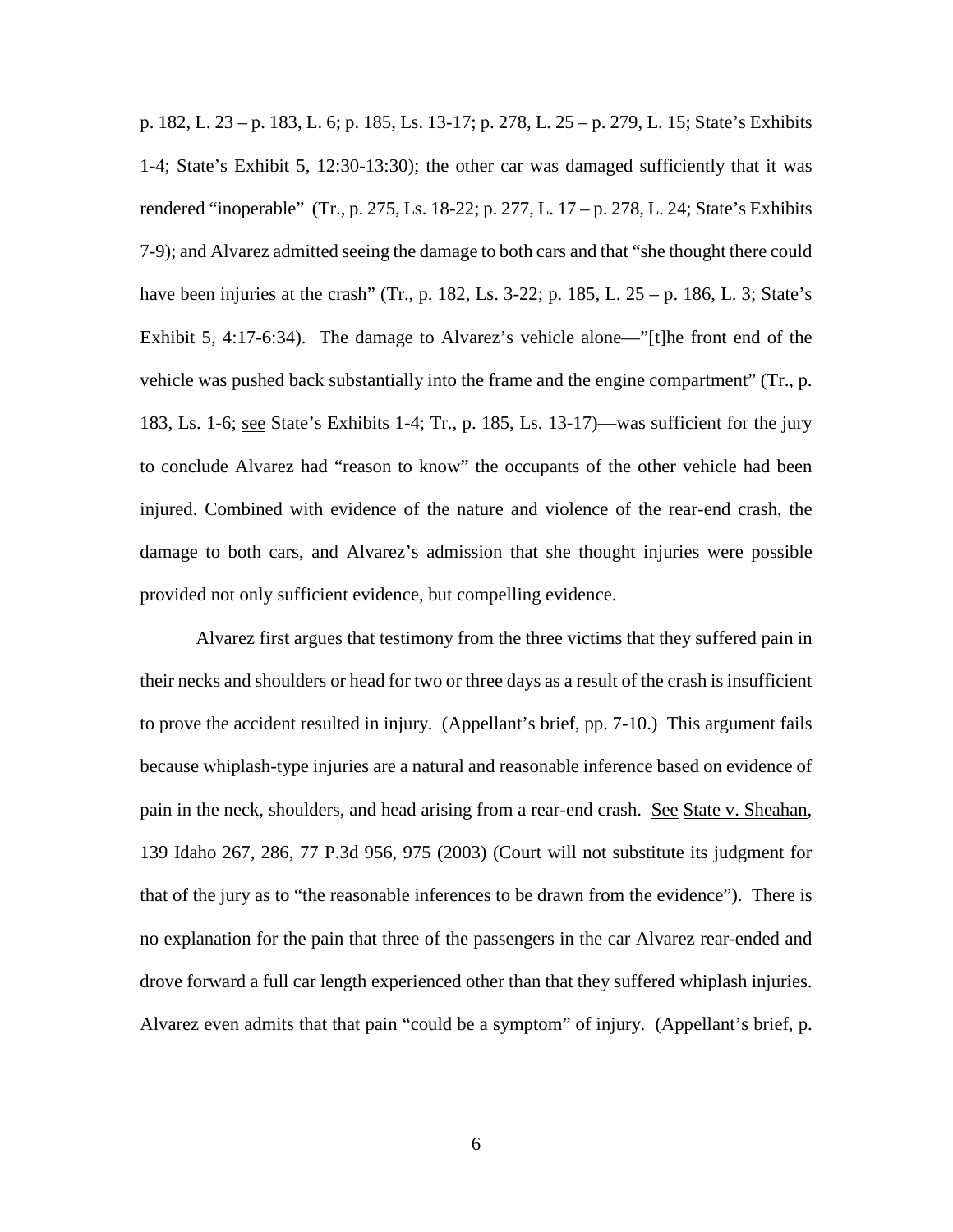14.) The testimony of three victims that they all suffered the *symptoms* of whiplash injury as a result of the crash is sufficient to support the jury finding that injuries in fact happened.

 Alvarez next argues there was insufficient evidence that she knew or had reason to know that the occupants of the other car suffered injury because the victims did not note pain for several minutes after the crash. (Appellant's brief, pp. 10-13.) This argument lacks merit.

First, Alvarez should be estopped from arguing on appeal that her own unlawful conduct resulted in alleged ignorance of the victims' injuries. See Bunn v. Heritage Safe Co., 148 Idaho 760, 763, 229 P.3d 365, 368 (2010) (estoppel exists "to prevent a party from taking an unconscionable advantage of his own wrong while asserting his strict legal rights"). Alvarez was legally required to remain at the scene of the accident *even without any injuries* until she had "fulfilled the requirements of law," I.C. § 49-1301(1), including providing her name and address, her driver's license, proof of registration, and proof of insurance, I.C.  $\S$  49-1302(1), and notifying law enforcement of the accident, I.C.  $\S$  49-1305(1). Had Alvarez fulfilled her legal duty to remain at the scene and provide the necessary information to the other driver and law enforcement, she could not, as she does on appeal, claim ignorance of the victims' injuries. Alvarez should be estopped from claiming ignorance because of her unlawful conduct. At a minimum the jury could have concluded that Alvarez's flight should not work in her favor and was, instead, additional evidence of her motive to flee the consequences of her actions.

Second, Alvarez's claim of significant time between the accident and the manifestation of pain is based on a reading of the evidence that is favorable to her, rather than favorable to the verdict, and is therefore contrary to the standard employed by this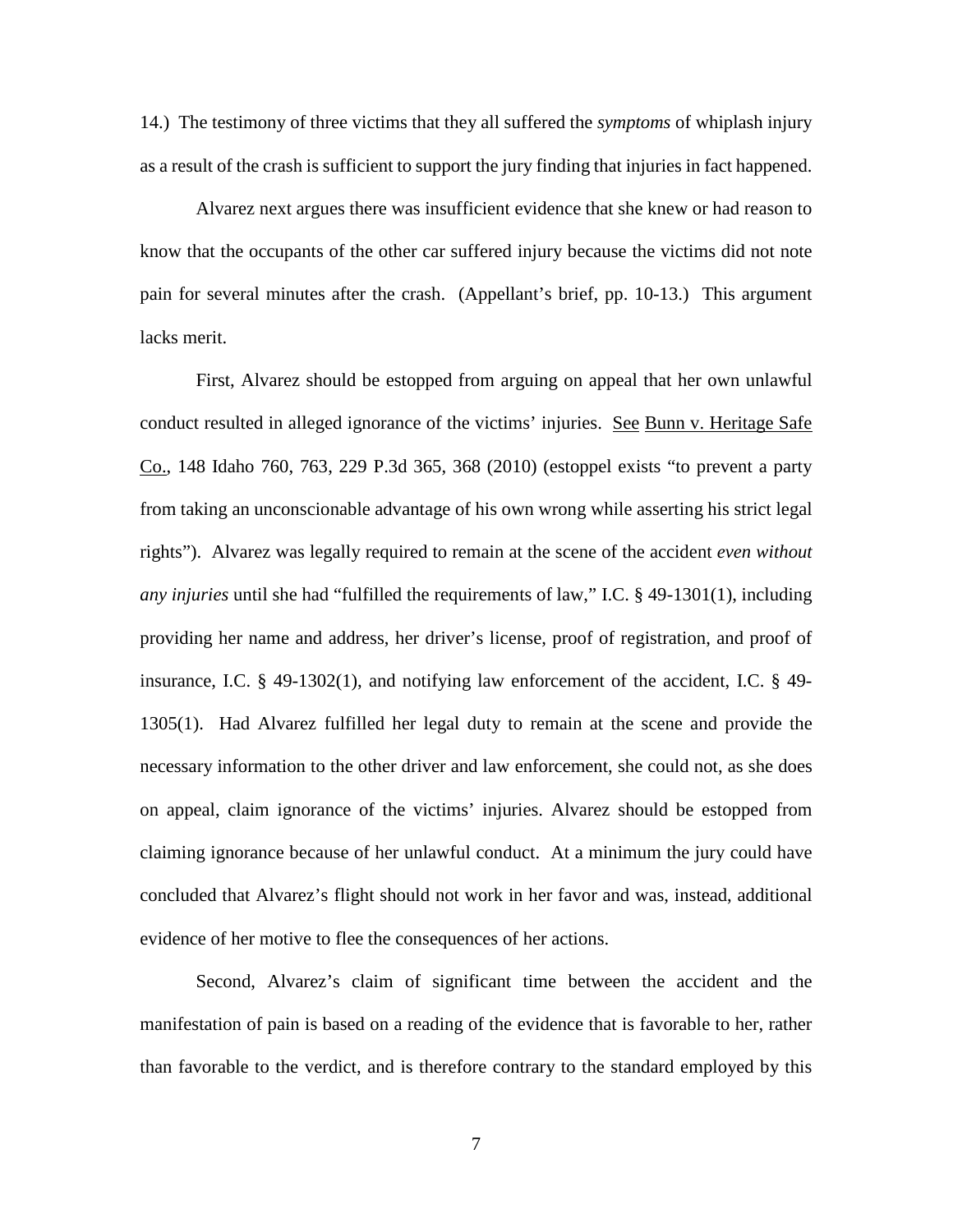Court. The evidence shows that the symptom of pain manifested in the driver of the other car shortly after the accident and before the police arrived (Tr., p. 263, L.  $8 - p$ . 264, L. 25; p. 274, L.  $16 - p$  $16 - p$ . 275, L. 22; p. 293, L.  $14 - p$ . 294, L.  $1<sup>1</sup>$ ), and another of the victims, one of the passengers, testified that her "neck was hurting" after the crash without indicating any delay (Tr., p. 311, L.  $10 - p$ . 312, L. 10). Alvarez's argument that she could not have known about the injuries because, in the stress of the moment, two of the three victims did not immediately notice the pain is based on an improper reading of the evidence in her favor.

Finally, the circumstances surrounding the accident are alone sufficient to show that Alvarez knew or should have known the crash resulted in injuries. As set forth above, Alvarez rear-ended the other car while it was stopped at a stoplight. The crash pushed that car forward at least a car length and rendered it inoperable. Alvarez's own vehicle suffered extensive damage. She admitted to the officer knowing injuries from the crash were possible. Given that even a slight injury falls within the scope of the statute, Mead, 145 Idaho at 380-81, 179 P.3d at 343-44, Alvarez had more than enough reason to know the accident had resulted in injury based on the circumstances alone, much less in conjunction with the other evidence.

Alvarez continues to interpret the evidence in her favor and ignore the evidence supporting the jury's verdict when she points out there was no evidence of her speed or an accident reconstruction. (Appellant's brief, p. 12.) The jury had ample evidence of the

 $\overline{a}$ 

<span id="page-11-0"></span> $<sup>1</sup>$  Alvarez claims the driver of the other car noticed pain 20 to 30 minutes after the accident,</sup> but her citation is to her counsel's *question*. (Appellant's brief, pp. 9, 12.) The victim answered yes, but also *testified* in response to that question that it was only "a few minutes" before she "realiz[ed] that [she] was hurting." (Tr., p. 299, Ls. 3-10.)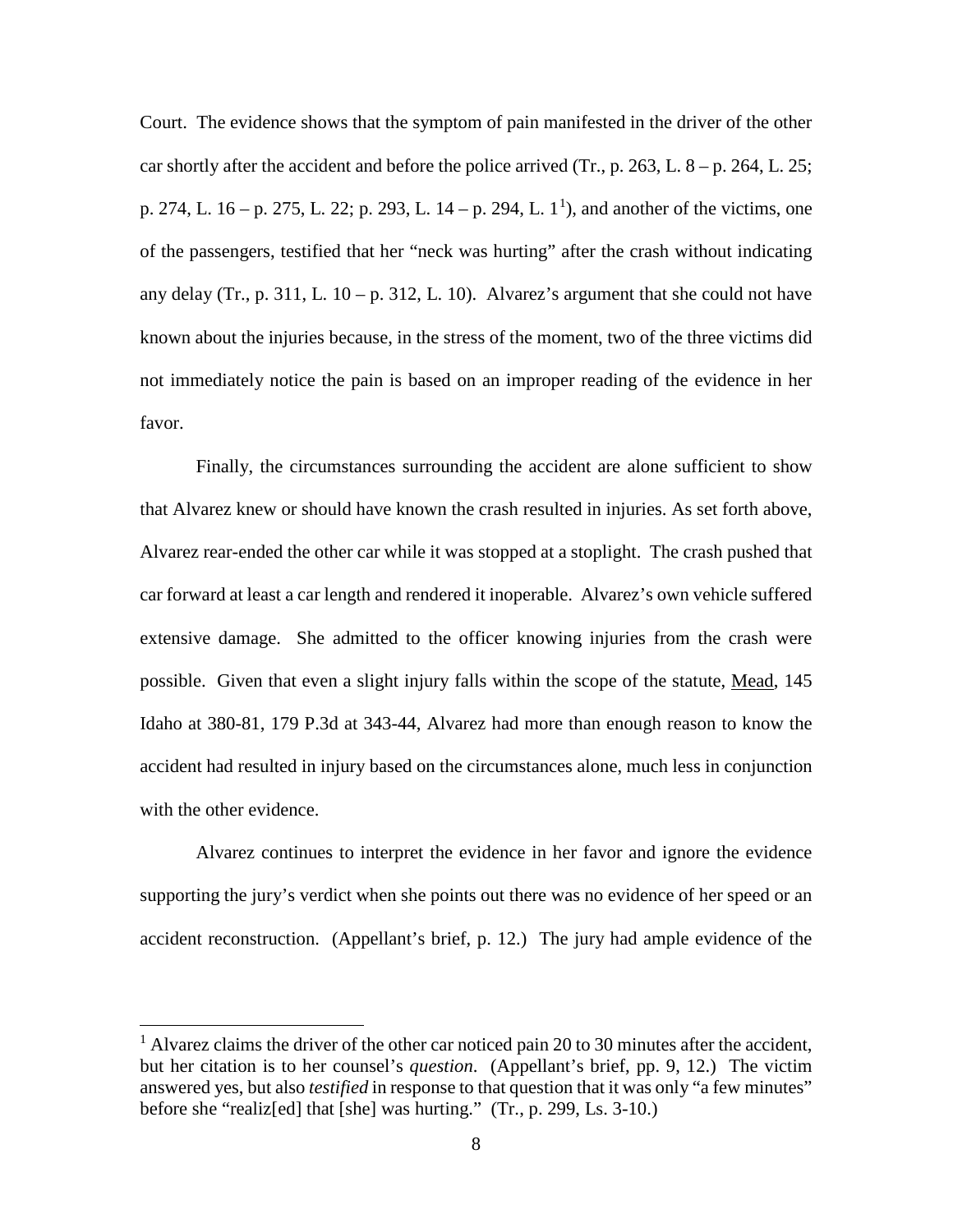violence of the collision in the form of evidence that the impact of Alvarez's SUV pushed the stopped vehicle forward by a car's length or more. She claims there was no evidence showing she "should have known the accident was of a serious nature" (Appellant's brief, p. 12), but the fact that the front of her own vehicle had been crushed into the engine compartment, folding up her own hood (Tr., p.  $182$ , L.  $23 - p$ .  $183$ , L. 6; p.  $185$ , Ls.  $13-17$ ; p. 278, L. 25 – p. 279, L. 15; State's Exhibits 1-4) and her admission she was aware of the damage to the cars and was aware that injuries could have resulted (Tr., p. 182, Ls. 3-22; p. 185, L. 25 – p. 186, L. 3; State's Exhibit 5, 4:17-6:34) was exactly such evidence. Alvarez simply ignores evidence supporting the verdict.

The evidence showed this was a serious accident. Alvarez's characterization of the crash as a "fender bender" (Appellant's brief, pp. 2, 9, 10, 12), is a gross understatement, belied by evidence of the crushed front of Alvarez's SUV (State's Exhibits 1-4) and the nature of the crash itself. Alvarez's argument is based on simply ignoring or minimizing evidence showing the violence of the crash. Application of the correct legal standards, including taking all reasonable inferences in favor of the verdict, shows the lack of merit in Alvarez's argument.

# II. This Court Should Decline To Consider Alvarez's Unpreserved Claim Of Instructional Error

## A. Introduction

 The state submitted a requested jury instruction that "[n]o specific degree of injury is required to find the Defendant guilty of Leaving the Scene of an Injury Accident. An injury is defined as any physical harm or damage to a person's body." (Aug., pp. 1-2 (citing State v. Mead, 145 Idaho 378, 179 P.3d 341 (Ct. App. 2008).) Alvarez's trial counsel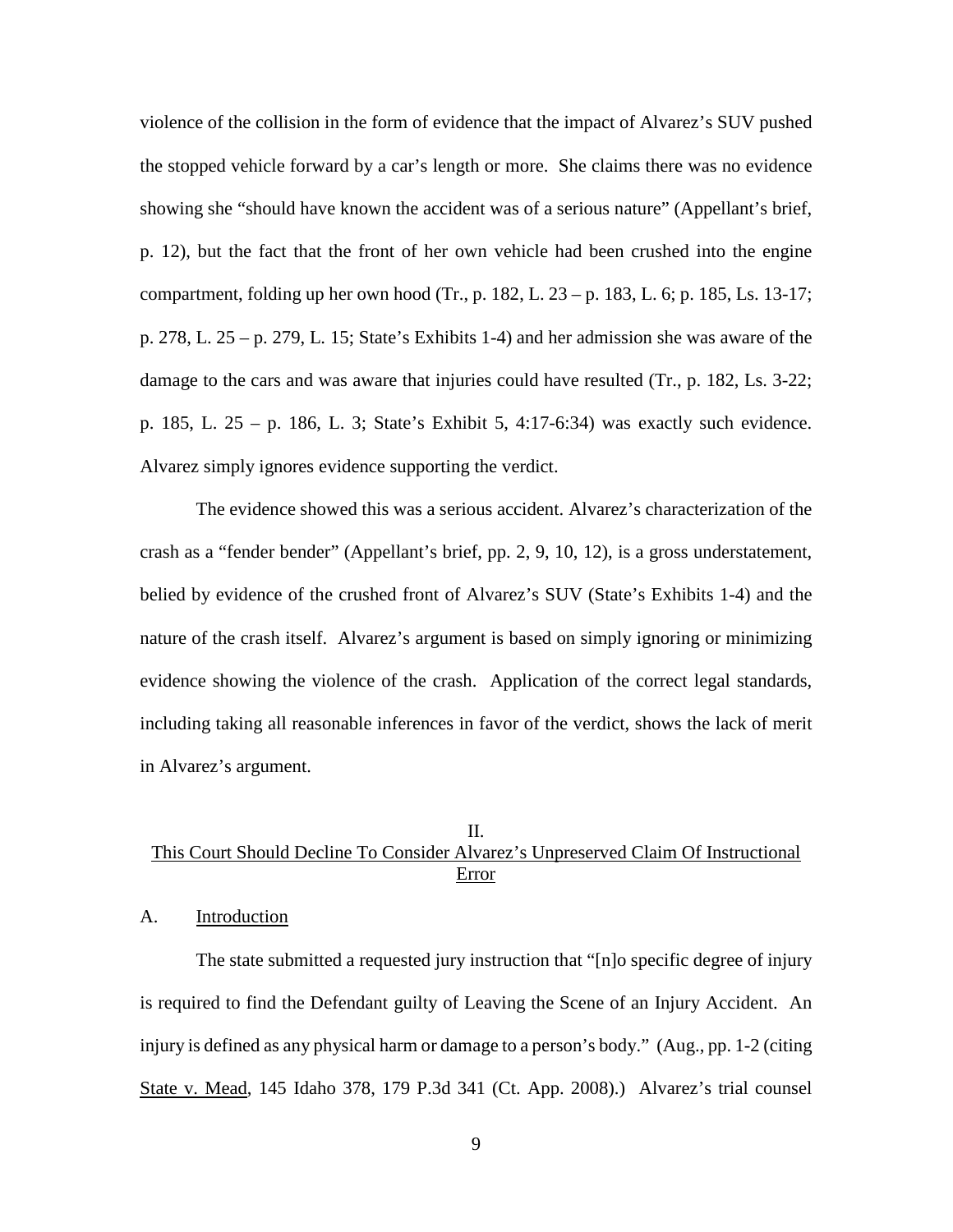agreed that the instruction was "an accurate statement of the law," and would not mislead the jury, but objected that it "depart[ed] from the ICJI." (Tr., p. 51, L.  $6 - p$ . 52, L. 4; p.  $322$  $322$  $322$ , Ls.  $3-23$ <sup>2</sup>) Alternatively, trial counsel asked that only the second sentence be presented to the jury. (Tr., p. 51, Ls. 19-22.) The district court overruled the objection and gave the instruction. (Aug., p. 15; Tr., p. 330, Ls. 18-22.)

On appeal Alvarez argues "the jury instruction was not an accurate statement of the law, it misled the jury, and it lowered the prosecutor's burden of proof." (Appellant's brief, p. 13.) Alvarez's argument should not be considered because it is not preserved and she has not claimed fundamental error.

# B. Standard Of Review

 $\overline{a}$ 

 "This Court will not consider issues raised for the first time on appeal." State v. Bodenbach, 165 Idaho 577, 583, 448 P.3d 1005, 1011 (2019).

# C. Alvarez's Appellate Argument Is Unpreserved

 "No party may assign as error the giving of or failure to give an instruction unless the party objects to the action before the jury retires to consider its verdict. The objection must distinctly state the instruction to which the party objects and the grounds of the objection." I.C.R. 30(b)(4). Parties must make "precise objections" to jury instructions "to preserve the issue for appellate consideration." State v. Sellers, 161 Idaho 469, 475, 387 P.3d 137, 143 (Ct. App. 2016). Failure to comply with I.C.R. 30(b) forfeits any

<span id="page-13-0"></span><sup>&</sup>lt;sup>2</sup> Some of the objection is misattributed to the prosecutor. (Tr., p. 51, Ls. 9-12.) In context, however, it is clear that the objection was expressed by the defense attorney.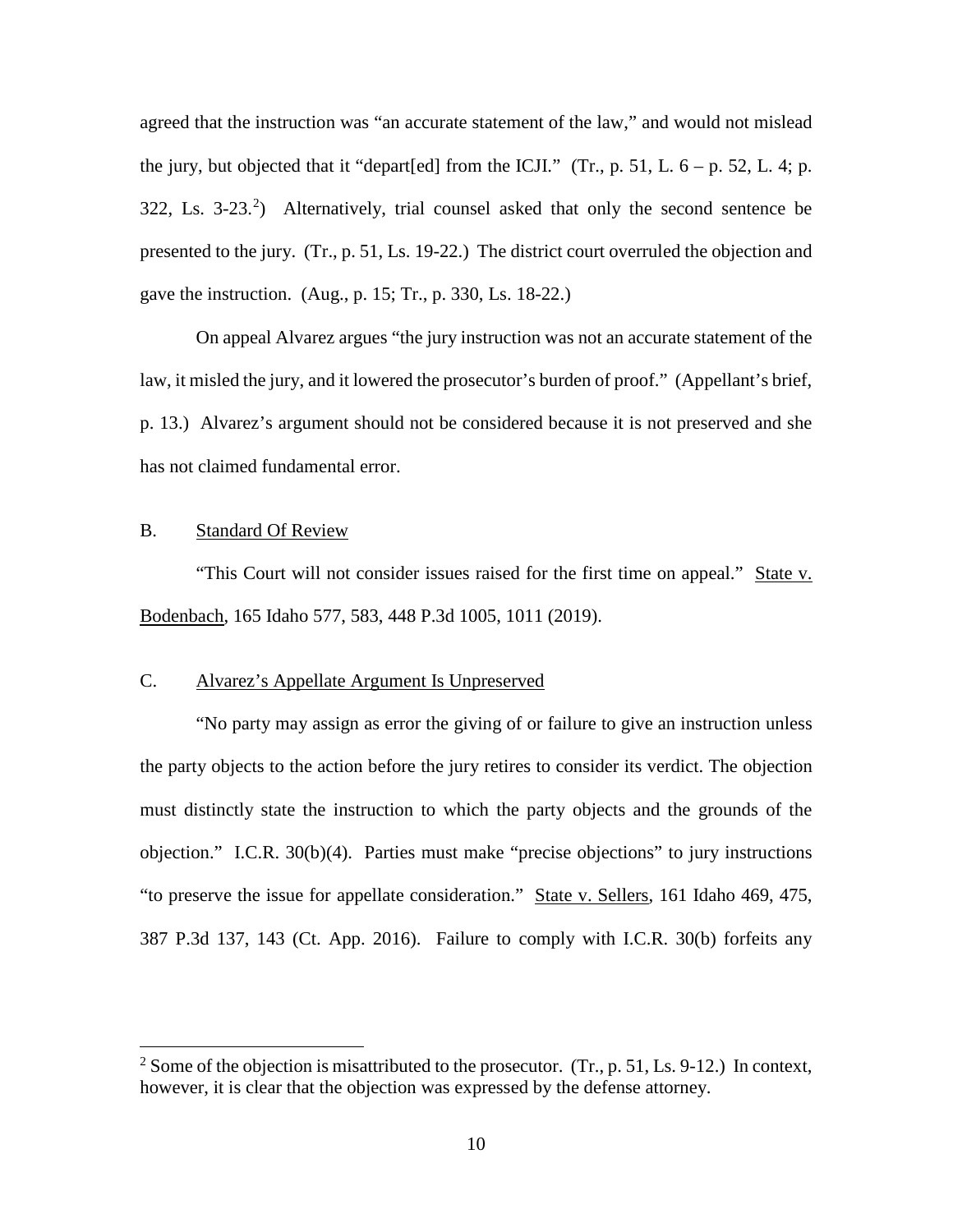unraised objection to a jury instruction. State v. Godwin, 164 Idaho 903, 924, 436 P.3d 1252, 1273 (2019).[3](#page-14-0)

Before the district court, Alvarez did not claim the instruction was an erroneous statement of the law, that it would mislead the jury, or that it would reduce the state's burden of proof. His objections were that (1) the instruction was not in the approved ICJI instructions and, alternatively, (2) that only the second sentence of the instruction, defining injury, be given. (Tr., p. 51, L.  $6 - p$ . 52, L. 4; p. 322, Ls. 3-23.) The only ground for the alternative argument of excluding the first sentence of the instruction was that it was the defense "preference." (Id.) Because trial counsel never asserted that the instruction was an erroneous statement of the law, that it would mislead the jury, or that it reduced the state's burden of proof, these arguments are not preserved for appellate review.

In addition, Alvarez's argument is barred by the invited error rule. That rule "prevent[s] a party who caused or played an important role in prompting a trial court to give or not give an instruction from later challenging that decision on appeal." State v. Blake, 133 Idaho 237, 240, 985 P.2d 117, 120 (1999). Alvarez's argument that the instruction misstates the law and is misleading is directly contrary to his position below (and therefore barred by invited error) and is not preserved for appellate review.

Alvarez's claim giving the instruction defining injury was error should not be considered because it is not preserved. Even if considered, however, it should be rejected. In State v. Mead, 145 Idaho 378, 380, 179 P.3d 341, 343 (Ct. App. 2008), the defendant

 $\overline{a}$ 

<span id="page-14-0"></span> $3 A$  "narrow exception" to the preservation rule "exists for alleged fundamental errors that affect a defendant's constitutional rights." State v. McIntosh, 160 Idaho 1, 7, 368 P.3d 621, 627 (2016). Alvarez, however, has not invoked this exception. (See Appellant's brief, pp. 13-16.)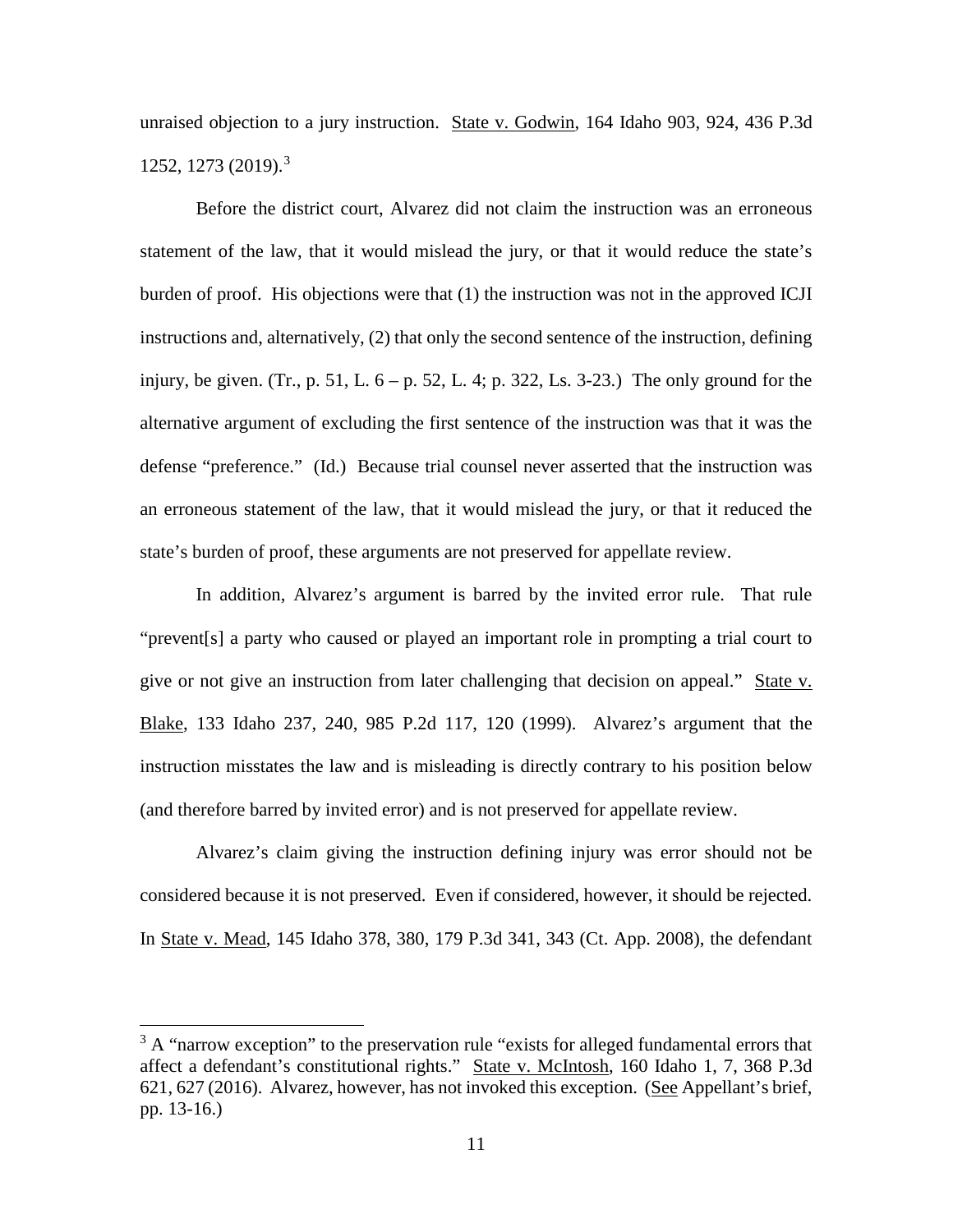argued "that the injury suffered in this accident, a scraped toe, is below the level of injury contemplated by the statute, and thus there is no evidence of an injury that would support a conviction." Rejecting that argument, the Court of Appeals held that the "plain meaning" of the term "injury" as included in the leaving the scene of an injury accident statute included "any harm or damage" or "physical damage to a person's body." Id. at 381, 179 P.3d at 344. "[T]he statute proclaims that any knowledge or basis to know of an injury triggers the further requirement of stopping and staying to provide information and aid." Id. Thus, the "minor … degree of injury" in fact suffered by the victim did "not eliminate" the need to stay to provide information and aid. Id. at 382, 179 P.3d at 345. The jury instruction that the state need not prove a "specific degree of injury" but only a "physical harm or damage to a person's body" (Tr., p. 330, Ls. 18-22), based on the holding of Mead, was a correct statement of law.

Alvarez asserts that a specific degree of injury is required under the statute, but cites nothing in the language of the statute even suggesting as much. (Appellant's brief, pp. 14-16.) A driver involved in an accident who leaves the scene without exchanging information and providing assistance is guilty of a felony if he "knows or has reason to know that said accident has resulted in injury to or death of any person." I.C. § 18-8007(1). The argument that the statute includes some injuries but not others is without basis. Mead correctly held that any injury qualifies under the statute, and the district court properly so instructed the jury in this case.